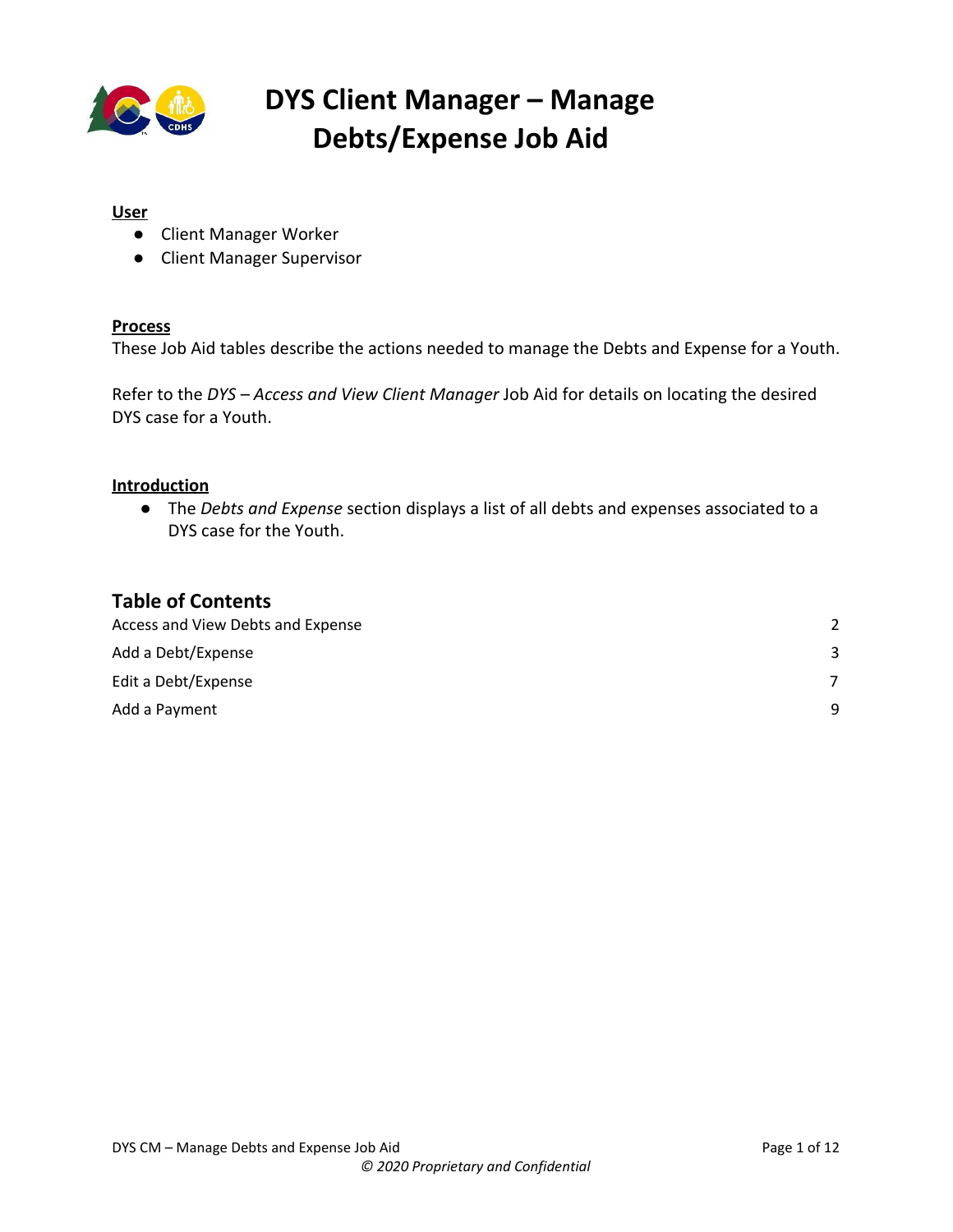

#### <span id="page-1-0"></span>**Access and View Debts and Expense**

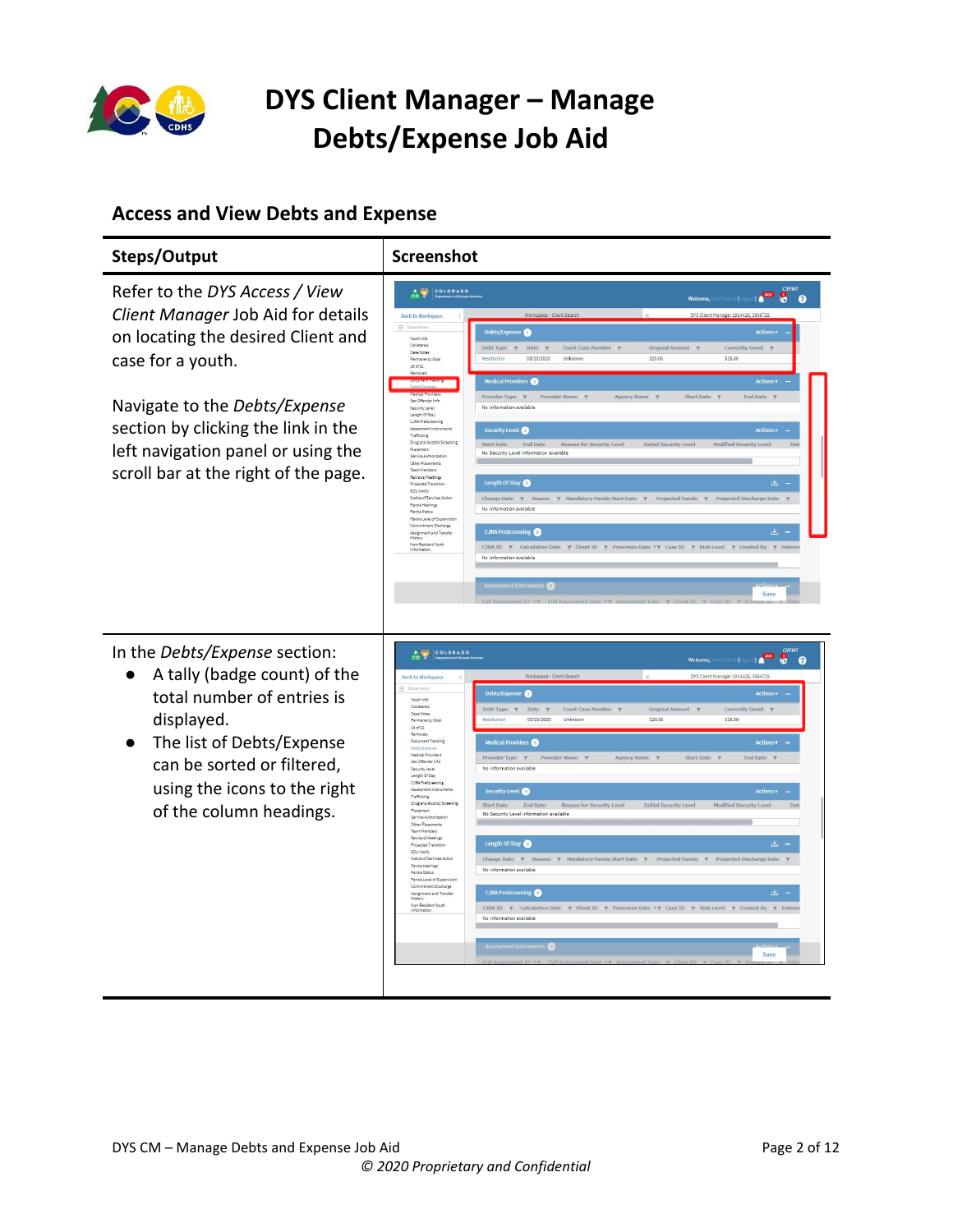

#### <span id="page-2-0"></span>**Add a Debt/Expense**

- A Debt/Expense can be added if there is an active DYS case for the Youth.
- **Type** field is set to *Restitution* until further notice.

| <b>Steps/Output</b>                                                           | Screenshot                                                                                                                                                                                                                                                                                                                                                                                                                                                                 |                                                                                                                                                                                                                                                                                                                                                                                                                                                                                                                                                                                                                                                                                                                                                                                                                                                                                                                            |                                                                                                                                                                      |
|-------------------------------------------------------------------------------|----------------------------------------------------------------------------------------------------------------------------------------------------------------------------------------------------------------------------------------------------------------------------------------------------------------------------------------------------------------------------------------------------------------------------------------------------------------------------|----------------------------------------------------------------------------------------------------------------------------------------------------------------------------------------------------------------------------------------------------------------------------------------------------------------------------------------------------------------------------------------------------------------------------------------------------------------------------------------------------------------------------------------------------------------------------------------------------------------------------------------------------------------------------------------------------------------------------------------------------------------------------------------------------------------------------------------------------------------------------------------------------------------------------|----------------------------------------------------------------------------------------------------------------------------------------------------------------------|
| In the Debts/Expense section:                                                 | COLORADO                                                                                                                                                                                                                                                                                                                                                                                                                                                                   |                                                                                                                                                                                                                                                                                                                                                                                                                                                                                                                                                                                                                                                                                                                                                                                                                                                                                                                            | Welcome, Mod Test14 (Logout) <b>4 200 10 CYFMT</b>                                                                                                                   |
| Click the Actions drop-down<br>1.<br>arrow.<br>Select Add Debt/Expense.<br>2. | <b>Back to Workspace</b><br>$\hat{C}$<br>$\equiv$ Show M<br>Youth Info<br>Collaberals<br>Case Notes<br>Permanency Goal<br>15 of 22<br>Removals<br>Document Tracking<br>Debts/Expense<br>Medical Providers<br>Sex Offender Info                                                                                                                                                                                                                                             | Workspace - Client Search<br>Debts/Expense<br>Debt Type $\ \gamma$ Date $\ \gamma$ Court Case Number $\ \gamma$<br>03/23/2020<br>Restitution<br>Unknown<br>Medical Providers<br>Provider Type $\tau$ Provider Name $\tau$<br>Agency Name T                                                                                                                                                                                                                                                                                                                                                                                                                                                                                                                                                                                                                                                                                 | DYS Client Manager 1914426, 3566725<br>$\times$<br>Actio<br>Add Debt/Expense<br>Original Amount T<br>\$20.00<br>Actions $\mathbf{v}$ –<br>Start Date T<br>End Date T |
| This opens the Add Debt Expense<br>workspace.                                 | Security Level<br>Length Of Stay<br>CJRA PreScreening<br>Assessment Instruments<br>Trafficking<br>Drug and Alcohol Screening<br>Placement<br>Service Authorization<br>Other Placements<br><b>Team Members</b><br>Reviews/Meetings<br>Projected Transition<br>EDU Notify<br>Notice of Services Action<br>Parole Hearings<br>Parole Status<br>Parole Level of Supervision<br>Commitment Discharge<br>Assignment and Transfer<br>History<br>Non-Resident Youth<br>Information | No information available<br>Security Level @<br>Start Date End Date Reason for Security Level<br>No Security Level information available<br>Length Of Stay<br>$\label{thm:changeDate} \text{Change Date} \quad \overline{\gamma} \quad \text{Reason} \quad \overline{\gamma} \quad \text{Mandatory Parole Start Date} \quad \overline{\gamma} \quad \text{Projected Parole} \quad \overline{\gamma} \quad \text{Projected Discharge Date}$<br>No information available<br><b>CJRA PreScreening</b><br>$\text{CIRA ID} \quad \text{$\uparrow$} \quad \text{Calculation Date} \quad \text{$\uparrow$} \quad \text{Client ID} \quad \text{$\uparrow$} \quad \text{Present Date} \quad \text{$\uparrow$} \quad \text{Case ID} \quad \text{$\uparrow$} \quad \text{Risk Level} \quad \text{$\uparrow$} \quad \text{Create By} \quad \text{$\uparrow$} \quad \text{Enter}$<br>No information available<br>Assessment Instruments | Actions v<br>Initial Security Level<br>Modified Security Level<br>Dat<br>医<br>$\overline{\mathbf{r}}$<br>医。<br>Save                                                  |
|                                                                               |                                                                                                                                                                                                                                                                                                                                                                                                                                                                            |                                                                                                                                                                                                                                                                                                                                                                                                                                                                                                                                                                                                                                                                                                                                                                                                                                                                                                                            |                                                                                                                                                                      |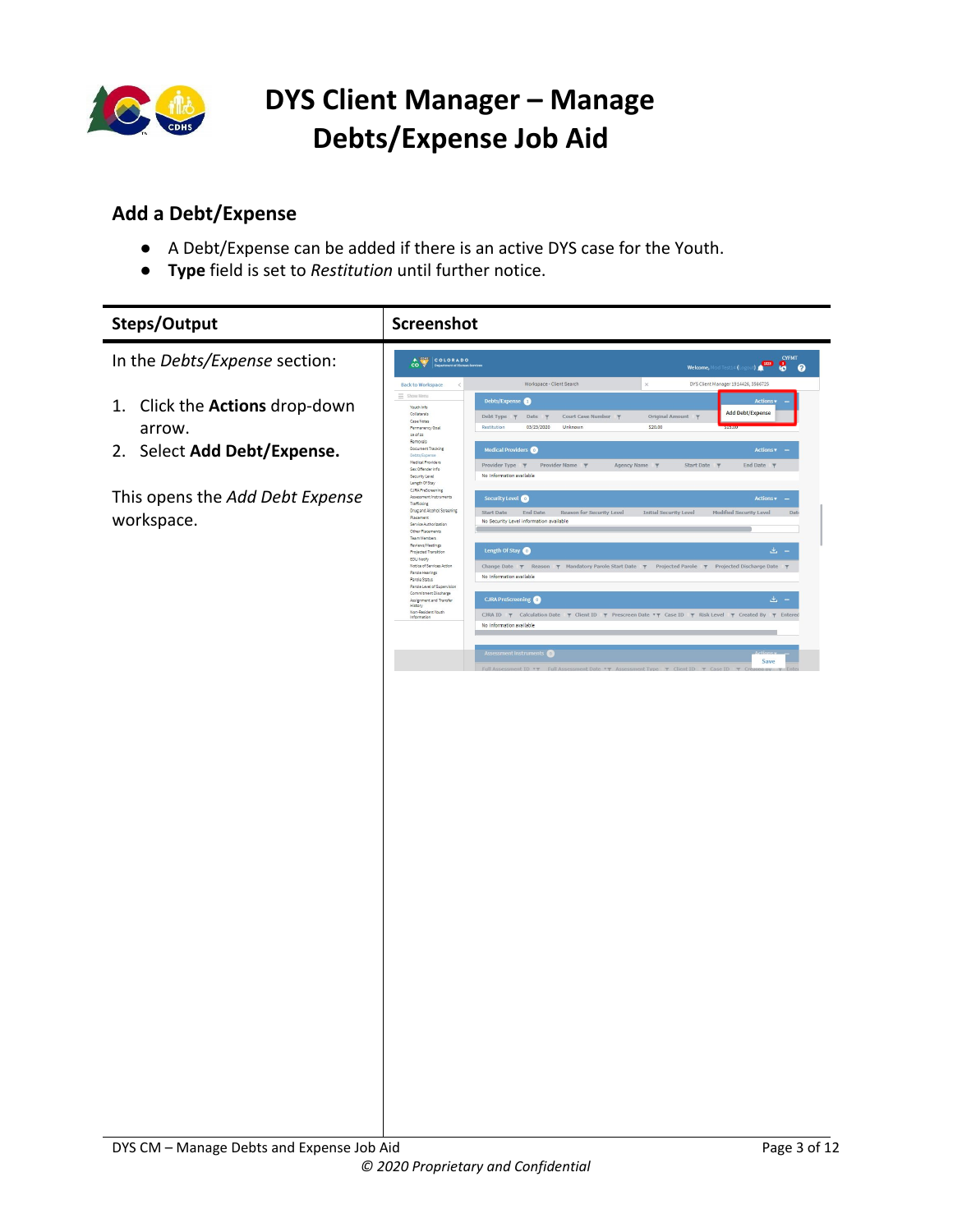

| In the Add Debt Expense<br>workspace:                                                                              | CO PIPERING<br><b>Back to Workspace</b>                                    | <b>CYFMT</b><br>Welcome, Cgi Qa Test5 (Logout)<br>e.<br>െ<br>Workspace<br>DYS Client Manager 1713975, 1802379                                                                                                                                                                                                                                                                                                                                                                                                              |  |
|--------------------------------------------------------------------------------------------------------------------|----------------------------------------------------------------------------|----------------------------------------------------------------------------------------------------------------------------------------------------------------------------------------------------------------------------------------------------------------------------------------------------------------------------------------------------------------------------------------------------------------------------------------------------------------------------------------------------------------------------|--|
|                                                                                                                    | $\equiv$ Show Menu<br>Dabts/Expenses                                       | < Back to Case Details                                                                                                                                                                                                                                                                                                                                                                                                                                                                                                     |  |
| 3. Complete the required fields<br>and enter additional<br>information as needed.                                  |                                                                            | <b>Add Debt Expense</b><br>Debt/Expense List<br>Type<br>Restitution<br>$\check{~}$<br><b>Court Case Number</b><br>Court Case #<br>Select.<br>$\check{~}$<br>O Other<br>Unknown<br>To Whom<br>Date Incurred<br>門<br>$\checkmark$<br>Select.<br>MMDD/YYYY<br>Amount<br>Currently Owed<br>Original<br>$\begin{array}{ c c c } \hline \texttt{S} & \texttt{0.00} \\\hline \end{array}$<br>$S = 0.00$<br>Save                                                                                                                   |  |
| 4. If you know the Court Case #,<br>choose the Court Case # radio<br>button and choose from the<br>drop down list. | $\frac{1}{100}$<br><b>Back to Workspace</b><br>Show Menu<br>Dabts/Expenses | Welcome, Califests (Logout) <b>4<sup>22</sup> COVEMT</b><br>DYS Client Manager 1713975, 1802379<br>Workspace<br>< Back to Case Details<br><b>Add Debt Expense</b><br>Debt/Expense List<br>Type<br>$\check{~}$<br>Restitution<br><b>Court Case Number</b><br>Court Case #<br>Select.<br>$\check{ }$<br>D0032017JD000795<br>D0692016JD000820<br>D0692016JD000044<br>D0692016JD000420<br>Date Incurred<br>₿<br>Select.<br>$\checkmark$<br>MMDD/YYYY<br>Amount<br>Currently Owed<br>Original<br>5   0.00<br>$S = 0.00$<br>Save |  |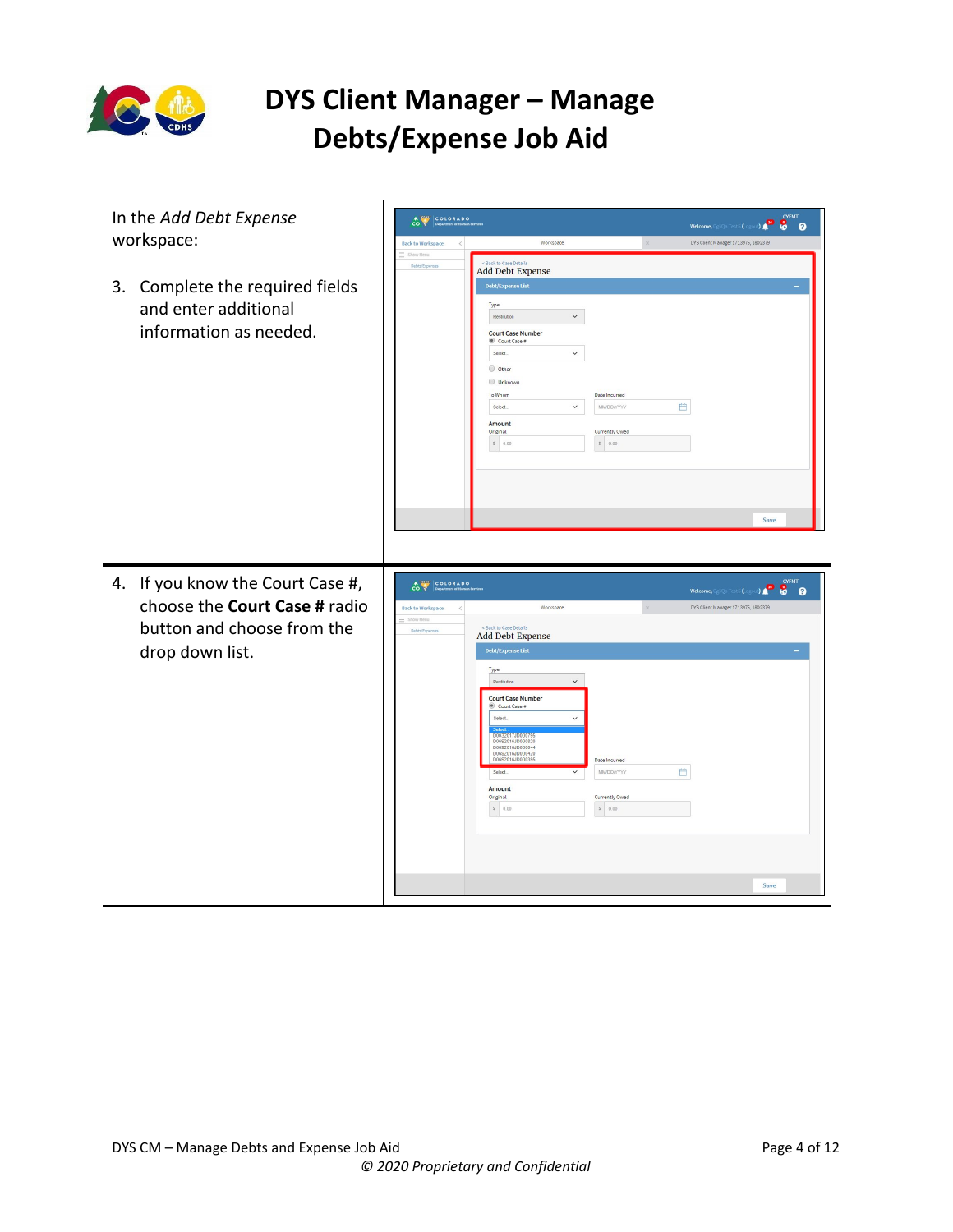

| 5. If you know the Court Case #,<br>but it is not shown in the drop<br>down list, choose Other radio<br>button and type the Court<br>Case # in the text field. | <b>CYFMT</b><br>$\begin{array}{c c c c c} \hline \textbf{A} & \textbf{0} & \textbf{0} & \textbf{0} \\ \hline \textbf{CO} & \textbf{0} & \textbf{0} & \textbf{0} \\ \hline \textbf{O} & \textbf{0} & \textbf{0} & \textbf{0} \end{array}$<br>8 <sub>o</sub><br>$\mathbf{r}$<br>Welcome, Cgi Qa Test5 (Log<br><b>Back to Workspace</b><br>Workspace<br>DYS Client Manager 18539<br>>DYS Client Manager 18056 >DYS Client Manager 18495<br>Removal - 3251588<br>$\epsilon$<br>$\equiv$ Show Menu<br>< Back to Case Details<br>Debts/Expenses<br>Add Debt Expense<br>Debt/Expense List<br>Type<br>$\check{ }$<br>Restitution<br><b>Court Case Number</b><br>Court Case #<br>(a) Other<br>Unknown<br>To Whom<br>Date Incurred<br>$\overline{\Box}$<br>$\check{~}$<br>MMDD/YYYY<br>Select<br>Amount<br>Currently Owed<br>Original<br>$\sqrt{5}$ = 0.00<br>$\sqrt{5}$ 0.00 |
|----------------------------------------------------------------------------------------------------------------------------------------------------------------|---------------------------------------------------------------------------------------------------------------------------------------------------------------------------------------------------------------------------------------------------------------------------------------------------------------------------------------------------------------------------------------------------------------------------------------------------------------------------------------------------------------------------------------------------------------------------------------------------------------------------------------------------------------------------------------------------------------------------------------------------------------------------------------------------------------------------------------------------------------------|
| 6. If you do not know the Court<br>Case #, then choose the<br><b>Unknown Radio Button.</b>                                                                     | <b>CYFMT</b><br>$\begin{array}{c c c c c} \hline \textbf{A} & \textbf{Com} & \textbf{COLORADO} \\ \hline \textbf{CO} & \textbf{V} & \textbf{Delectric} & \textbf{H} \end{array}$<br>Welcome, Cgi Qa Test5 (Logout)<br>$\bullet$ $\bullet$<br>>DYS Client Manager 18539 >DYS Client Manager 18056 >DYS Client Manager 18495<br>Workspace<br>Removal - 3251588<br><b>Back to Workspace</b><br>$\equiv$ Show Menu<br>< Back to Case Details<br>Debts/Expenses<br><b>Add Debt Expense</b><br>Debt/Expense List<br>Type<br>Restitution<br>$\check{~}$<br><b>Court Case Number</b><br>Court Case #<br>O Other<br><b>Unknown</b><br>To Whom<br>Date Incurred<br>曲<br>Community Collaborat Mgmt Fiscal Ager<br>2/24/2020<br>Amount<br>Currently Owed<br>Original<br>\$100.00<br>$S = 100.00$                                                                                |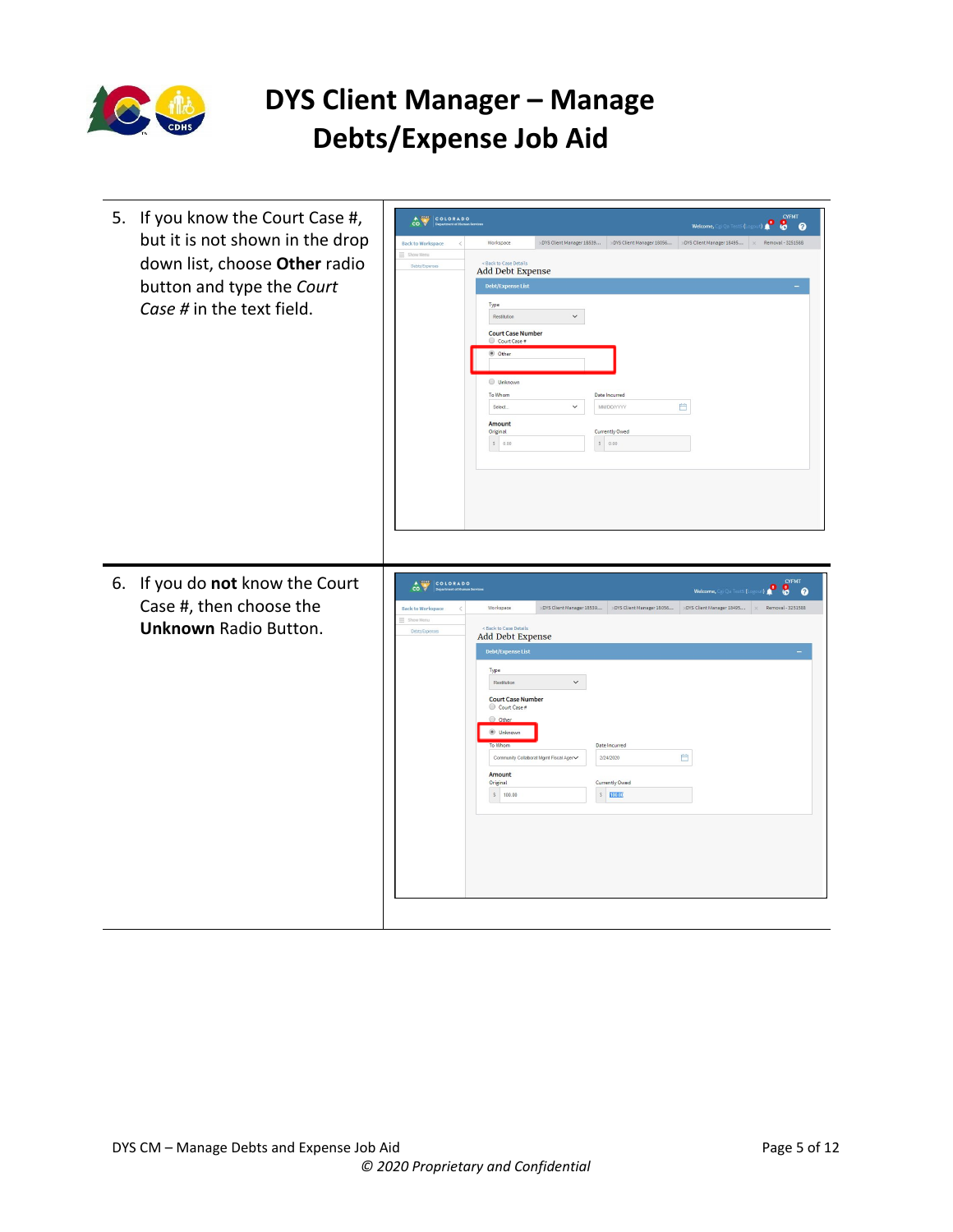

| When all required fields are<br><b>CYFMT</b><br>CO COLORADO<br>8<br>$\mathbf{0}$<br>Welcome, Cgi Qa Test5 (Log<br>completed:<br>Workspace<br>DYS Client Manager 1713975, 1802379<br><b>Back to Workspace</b><br>$\equiv$ Show Menu<br>< Back to Case Details<br>Debts/Expenses<br>Add Debt Expense<br>Click Save to add the<br>Debt/Expense List<br>$7_{\cdot}$<br>Type<br>Debt/Expense entry or < Back<br>Restitution<br>$\check{~}$ | $\boldsymbol{Q}$                                                     |                                                                                                  |                |                                                                                                                                                              |
|---------------------------------------------------------------------------------------------------------------------------------------------------------------------------------------------------------------------------------------------------------------------------------------------------------------------------------------------------------------------------------------------------------------------------------------|----------------------------------------------------------------------|--------------------------------------------------------------------------------------------------|----------------|--------------------------------------------------------------------------------------------------------------------------------------------------------------|
|                                                                                                                                                                                                                                                                                                                                                                                                                                       |                                                                      |                                                                                                  |                |                                                                                                                                                              |
|                                                                                                                                                                                                                                                                                                                                                                                                                                       |                                                                      |                                                                                                  |                |                                                                                                                                                              |
|                                                                                                                                                                                                                                                                                                                                                                                                                                       |                                                                      |                                                                                                  |                |                                                                                                                                                              |
|                                                                                                                                                                                                                                                                                                                                                                                                                                       |                                                                      |                                                                                                  |                |                                                                                                                                                              |
|                                                                                                                                                                                                                                                                                                                                                                                                                                       |                                                                      |                                                                                                  |                |                                                                                                                                                              |
| to Case Details at the top of                                                                                                                                                                                                                                                                                                                                                                                                         |                                                                      | <b>Court Case Number</b><br>Court Case #                                                         |                |                                                                                                                                                              |
| the page to close without                                                                                                                                                                                                                                                                                                                                                                                                             |                                                                      | D0032017JD000795<br>$\check{~}$                                                                  |                |                                                                                                                                                              |
| saving.                                                                                                                                                                                                                                                                                                                                                                                                                               |                                                                      | O Other<br>Unknown                                                                               |                |                                                                                                                                                              |
|                                                                                                                                                                                                                                                                                                                                                                                                                                       |                                                                      | To Whom                                                                                          | Date Incurred  |                                                                                                                                                              |
|                                                                                                                                                                                                                                                                                                                                                                                                                                       |                                                                      | Community Collaborat Mgmt Fiscal Ager                                                            | MMDD/YYYY      | 自                                                                                                                                                            |
|                                                                                                                                                                                                                                                                                                                                                                                                                                       |                                                                      | Amount<br>Original                                                                               | Currently Owed |                                                                                                                                                              |
|                                                                                                                                                                                                                                                                                                                                                                                                                                       |                                                                      | $5 - 100.00$                                                                                     | $S = 100.00$   |                                                                                                                                                              |
|                                                                                                                                                                                                                                                                                                                                                                                                                                       |                                                                      |                                                                                                  |                |                                                                                                                                                              |
|                                                                                                                                                                                                                                                                                                                                                                                                                                       |                                                                      |                                                                                                  |                |                                                                                                                                                              |
|                                                                                                                                                                                                                                                                                                                                                                                                                                       |                                                                      |                                                                                                  |                |                                                                                                                                                              |
|                                                                                                                                                                                                                                                                                                                                                                                                                                       |                                                                      |                                                                                                  |                |                                                                                                                                                              |
|                                                                                                                                                                                                                                                                                                                                                                                                                                       |                                                                      |                                                                                                  |                |                                                                                                                                                              |
|                                                                                                                                                                                                                                                                                                                                                                                                                                       |                                                                      |                                                                                                  |                |                                                                                                                                                              |
| This adds the entry and returns                                                                                                                                                                                                                                                                                                                                                                                                       | CO COLORADO                                                          |                                                                                                  |                | <b>CYFMT</b><br>$\frac{1}{2}$<br>$\bullet$ $\bullet$<br>Welcome, Mod Test14 (Lo                                                                              |
| you to the top of the Client                                                                                                                                                                                                                                                                                                                                                                                                          | <b>Back to Workspace</b>                                             | Workspace - Client Search                                                                        |                | DYS Client Manager 1914426, 3566725                                                                                                                          |
| Manager main page.                                                                                                                                                                                                                                                                                                                                                                                                                    | = Show Me<br>Youth Info                                              | Debts/Expense                                                                                    |                | <b>Actions v</b>                                                                                                                                             |
|                                                                                                                                                                                                                                                                                                                                                                                                                                       | Collaterals<br>Case Notes<br>Permanency Goal                         | Debt Type <b>T</b><br>Date<br>Court Case Number <b>T</b><br>03/23/2020<br>Unknown<br>Restitution | \$20.00        | Original Amount T<br>Currently Owed<br>\$15.00                                                                                                               |
|                                                                                                                                                                                                                                                                                                                                                                                                                                       | 15 of 22<br>Removals                                                 |                                                                                                  |                |                                                                                                                                                              |
| Click Debts/Expense section<br>8.                                                                                                                                                                                                                                                                                                                                                                                                     | Document Tracking<br>Debts/Expens<br>Medical Providers               | Medical Providers <sup>O</sup>                                                                   |                | Actions $\sqrt{*}$ -                                                                                                                                         |
| in the left navigation panel to                                                                                                                                                                                                                                                                                                                                                                                                       | Sex Offender Info<br>Security Level                                  | Provider Type $\top$<br>Provider Name <b>T</b><br>No information available                       | Agency Name T  | Start Date<br><b>End Date</b>                                                                                                                                |
| see the Debts/Expense saved.                                                                                                                                                                                                                                                                                                                                                                                                          | Length Of Stay<br>CJRA PreScreening<br>Assessment Instrumer          | Security Level @                                                                                 |                | <b>Actions</b>                                                                                                                                               |
|                                                                                                                                                                                                                                                                                                                                                                                                                                       | Trafficking<br>Drug and Alcoh<br>Placement                           | Start Date End Date<br>Reason for Security Level                                                 |                | <b>Initial Security Level</b><br><b>Modified Security Level</b>                                                                                              |
|                                                                                                                                                                                                                                                                                                                                                                                                                                       | Service Authorizatio<br>Other Placements<br>Team Members             | No Security Level information available                                                          |                |                                                                                                                                                              |
|                                                                                                                                                                                                                                                                                                                                                                                                                                       | Reviews/Meetings<br>Projected Transition                             | Length Of Stay                                                                                   |                | 医                                                                                                                                                            |
|                                                                                                                                                                                                                                                                                                                                                                                                                                       | EDU Notify<br>Notice of Services Action<br>Parole Hearings           |                                                                                                  |                | Change Date Y Reason Y Mandatory Parole Start Date Y Projected Parole Y Projected Discharge Date                                                             |
|                                                                                                                                                                                                                                                                                                                                                                                                                                       | Parole Status<br>Parole Level of Supervision<br>Commitment Discharge | No information available                                                                         |                |                                                                                                                                                              |
|                                                                                                                                                                                                                                                                                                                                                                                                                                       | Assignment and Transfer<br>History                                   | <b>CJRA PreScreening</b>                                                                         |                | – ٹ                                                                                                                                                          |
|                                                                                                                                                                                                                                                                                                                                                                                                                                       | Non-Resident Youth<br>Information                                    | No information available                                                                         |                | CJRA ID $\gamma$ Calculation Date $\gamma$ Client ID $\gamma$ Prescreen Date $\gamma\gamma$ Case ID $\gamma$ Risk Level $\gamma$ Created By $\gamma$ Enteres |
|                                                                                                                                                                                                                                                                                                                                                                                                                                       |                                                                      |                                                                                                  |                |                                                                                                                                                              |
|                                                                                                                                                                                                                                                                                                                                                                                                                                       |                                                                      | Assessment Instruments                                                                           |                | Save                                                                                                                                                         |
|                                                                                                                                                                                                                                                                                                                                                                                                                                       |                                                                      |                                                                                                  |                |                                                                                                                                                              |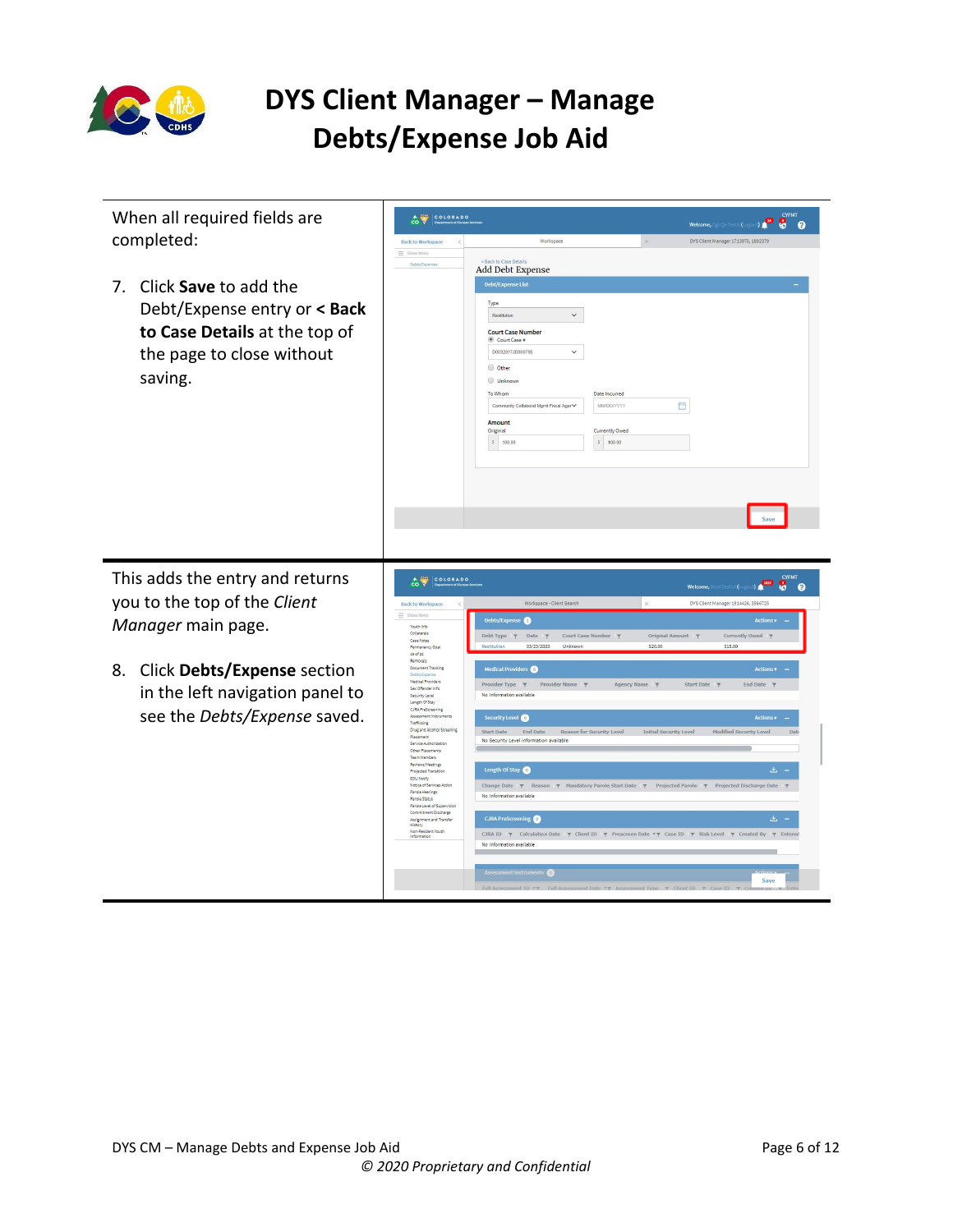

#### <span id="page-6-0"></span>**Edit a Debt/Expense**

- An existing Debts/Expense can be edited if there is an active DYS case for the Youth.
- Only the Client Manager assigned to the youth can enter a payment as part of an edit.
- Delete is not available for this function.

| <b>Steps/Output</b>                   | Screenshot                                                    |                                  |                           |                                         |                               |                                |                                     |                                         |
|---------------------------------------|---------------------------------------------------------------|----------------------------------|---------------------------|-----------------------------------------|-------------------------------|--------------------------------|-------------------------------------|-----------------------------------------|
| In the Debts/Expense section:         | COLORADO                                                      |                                  |                           |                                         |                               |                                | Welcome, Cgi Qa TestS (Logr         | $\bullet$ $\bullet$ $\bullet$ $\bullet$ |
|                                       | <b>Back to Workspace</b><br>$\equiv$ Show M                   |                                  | Workspace                 |                                         |                               |                                | DYS Client Manager 1713975, 1802379 |                                         |
| Click the debt type link in the<br>1. | Youth Info                                                    |                                  | G                         |                                         |                               |                                |                                     | Actions $\mathbf{v} =$                  |
|                                       | Colleterels<br>Case Notes<br>Permanency Goal                  | Debt Type<br>Restitution         | Date $\tau$<br>03/16/2020 | Court Case Number 7<br>D0032017JD000795 |                               | Original Amount \\<br>\$100.00 | \$100.00                            | Currently Owed T                        |
| Debt Type column.                     | 15 of 22<br>Removels                                          | Restitution                      | 03/22/2018                | D0032017JD000795                        |                               | \$128.00                       | \$128.00                            |                                         |
|                                       | <b>Document Tracking</b>                                      | Restitution<br>Restitutio        | 07/19/2016<br>07/19/2016  | D0692016JD000420<br>DORROOS 6 IDOODA4   |                               | \$288.57<br>\$6,578.00         | \$288.57<br>\$6,578.00              |                                         |
|                                       | <b>NetFool Providers</b><br>Sex Offender Info                 |                                  | 07/19/2016                | D0692016JD000395                        |                               | \$63.13                        | \$63.13                             |                                         |
| This opens the Edit Debt Expense      | Security Level<br>Length Of Stay                              | Medical Providers                |                           |                                         |                               |                                |                                     | Actions = -                             |
|                                       | CJRA PreScreening<br>Assessment Instruments<br>Trafficking    | Provider Type $\tau$             |                           | Provider Name #                         | Agency Name T                 |                                | Start Date $\tau$                   | End Date 7                              |
| workspace.                            | Drug and Alcohol Screening<br>Plecement                       | Psychiatrist                     |                           | Libacme Tzzd                            | Cuewme Ulzt                   | 8/26/2016                      |                                     | 9/8/2016                                |
|                                       | Service Authorization<br>Other Placements                     | Security Level <sup>6</sup>      |                           |                                         |                               |                                |                                     | <b>Actions v</b>                        |
|                                       | Team Members<br>Reviews/Meetings                              | Start Date                       |                           | End Date Reason for Security Level      | <b>Initial Security Level</b> |                                | Modified Security Level             | Date of Cor                             |
|                                       | <b>Projected Transition</b><br>EDU Notify                     | 3/29/2018                        |                           |                                         | Staff Supervised              |                                |                                     | 3/22/2018                               |
|                                       | Notice of Services Action<br>Parole Hearings<br>Parole Status | 2/6/2017<br>8/3/2016             |                           |                                         | Community<br>Staff Supervised |                                |                                     | 12/20/2016<br>7/19/2016                 |
|                                       | Parole Level of Supervision<br>Commitment Discharge           |                                  |                           |                                         |                               |                                |                                     |                                         |
|                                       | Assignment and Transfer<br>History                            | Length Of Stay                   |                           |                                         |                               |                                |                                     | 山。                                      |
|                                       | Non-Resident Youth<br>Information                             | Change Date $\tau$ Reason $\tau$ |                           | Mandatory Parole Start Date T           |                               | Projected Parole $\tau$        |                                     | Projected Discharge Date T              |
|                                       |                                                               | 2/17/2019                        | Escape                    | 9/5/2020                                |                               | 3/22/2018                      | 3/5/2021                            |                                         |
|                                       |                                                               | 3/22/2018<br>10/4/2017           | Recommitment<br>Escape    | 3/22/2020<br>11/25/2018                 |                               | 3/22/2019<br>11/5/2016         | 9/22/2020<br>5/25/2019              |                                         |
|                                       |                                                               | 12/20/2016<br>9/16/2016          | Recommitment<br>Escape    | 11/5/2018<br>7/2/2018                   |                               | 11/5/2016<br>6/24/2016         | 5/5/2019<br>1/2/2019                |                                         |
|                                       |                                                               |                                  |                           |                                         |                               |                                |                                     |                                         |
|                                       |                                                               | CJRA PreScreening                |                           |                                         |                               |                                |                                     | Save                                    |
|                                       |                                                               |                                  |                           |                                         |                               |                                |                                     |                                         |
|                                       |                                                               |                                  |                           |                                         |                               |                                |                                     |                                         |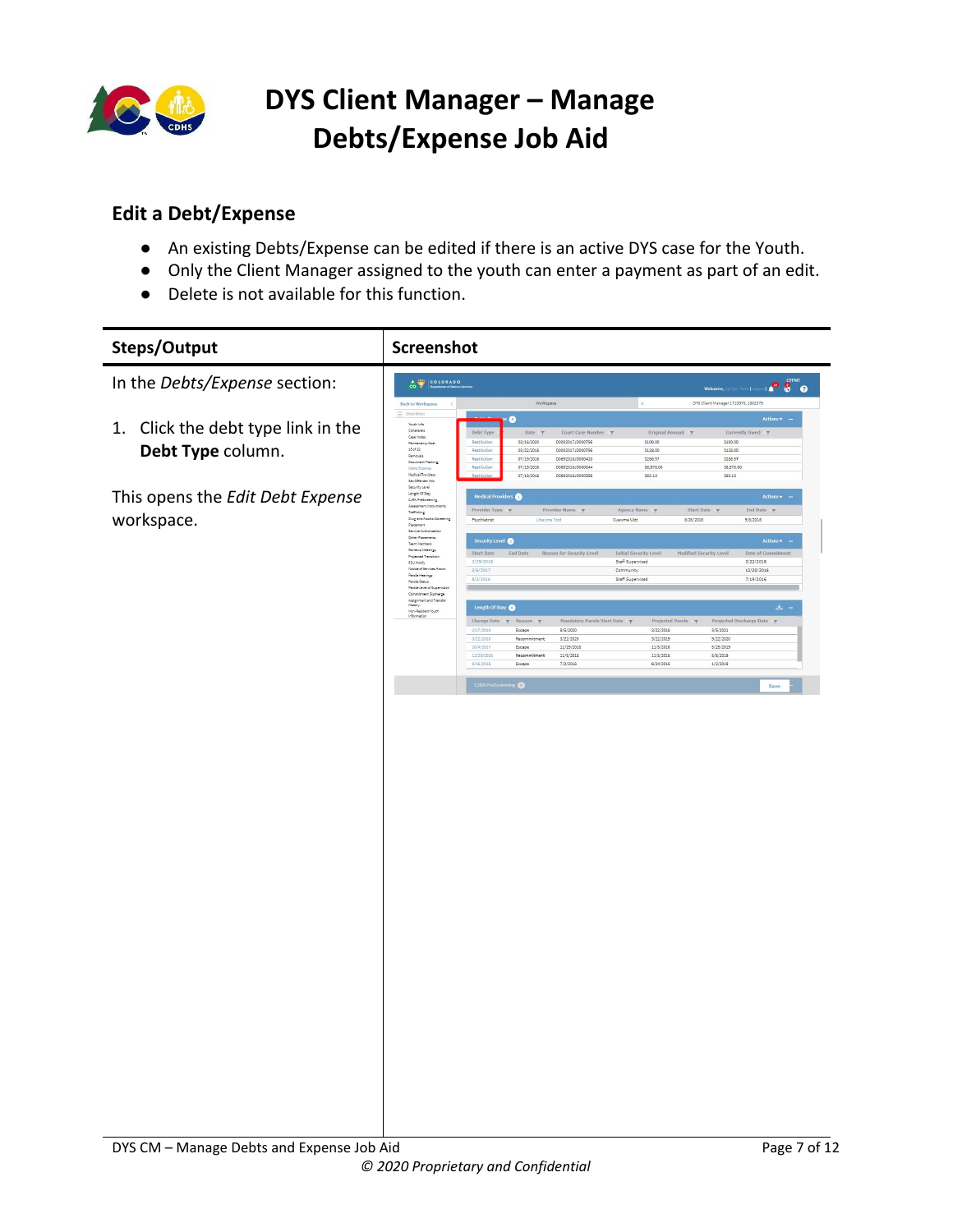

| In the Edit Debt Expense                                                                                                           | $\overline{co}$                                                                                                                                                                                                                                                                                                                                                                                                                                               |                                                                                                                                                                                                                                                                                         |                                                                                 | <b>P</b> 8 8<br>Welcome,<br>$15$ (Le                                                                    |
|------------------------------------------------------------------------------------------------------------------------------------|---------------------------------------------------------------------------------------------------------------------------------------------------------------------------------------------------------------------------------------------------------------------------------------------------------------------------------------------------------------------------------------------------------------------------------------------------------------|-----------------------------------------------------------------------------------------------------------------------------------------------------------------------------------------------------------------------------------------------------------------------------------------|---------------------------------------------------------------------------------|---------------------------------------------------------------------------------------------------------|
| workspace:                                                                                                                         | <b>Back to Workspace</b>                                                                                                                                                                                                                                                                                                                                                                                                                                      | Workspace                                                                                                                                                                                                                                                                               |                                                                                 | DYS Client Manager 1713975, 1802379                                                                     |
|                                                                                                                                    |                                                                                                                                                                                                                                                                                                                                                                                                                                                               | < Back to Case Details<br><b>Edit Debt Expense</b>                                                                                                                                                                                                                                      |                                                                                 |                                                                                                         |
|                                                                                                                                    |                                                                                                                                                                                                                                                                                                                                                                                                                                                               | Debt/Expense List                                                                                                                                                                                                                                                                       |                                                                                 |                                                                                                         |
| Use the drop-down arrows<br>2.<br>and text fields to update the<br>required fields and add<br>additional information as<br>needed. |                                                                                                                                                                                                                                                                                                                                                                                                                                                               | Type<br>$\check{~}$<br>Restitution<br><b>Court Case Number</b><br>Court Case #<br>D0032017JD000795<br>$\check{~}$<br>O Other<br>Unknown<br>To Whom<br>Arapahoe<br>$\checkmark$<br>Amount<br>Original<br>$5 - 100.00$<br><b>Payment List</b><br>Payment Date<br>No information available | Date Incurred<br>03/18/2020<br>Currently Owed<br>$5 - 100.00$<br>Payment Amount | 白<br>Artions <sup>1</sup><br><b>Payment Comments</b>                                                    |
|                                                                                                                                    |                                                                                                                                                                                                                                                                                                                                                                                                                                                               |                                                                                                                                                                                                                                                                                         |                                                                                 | Save                                                                                                    |
| When changes are complete:                                                                                                         | $\begin{array}{c c c c c} \hline \textbf{1} & \textbf{0} & \textbf{0} & \textbf{0} & \textbf{0} & \textbf{0} \\ \hline \textbf{1} & \textbf{0} & \textbf{0} & \textbf{0} & \textbf{0} & \textbf{0} & \textbf{0} \\ \hline \textbf{2} & \textbf{0} & \textbf{0} & \textbf{0} & \textbf{0} & \textbf{0} & \textbf{0} & \textbf{0} & \textbf{0} \\ \hline \textbf{3} & \textbf{0} & \textbf{0} & \textbf{0} & \textbf{0} & \textbf{$<br><b>Back to Workspace</b> | Workspace                                                                                                                                                                                                                                                                               |                                                                                 | $\bullet$ $\bullet$ $\bullet$ $\bullet$<br>Welcome, C<br>st5 (Lo<br>DYS Client Manager 1713975, 1802379 |
|                                                                                                                                    | $\equiv$ Show Men                                                                                                                                                                                                                                                                                                                                                                                                                                             | Back to Case Details                                                                                                                                                                                                                                                                    |                                                                                 |                                                                                                         |
| 3. Click Save to save the changes                                                                                                  | Debts/Funery                                                                                                                                                                                                                                                                                                                                                                                                                                                  | <b>Edit Debt Expense</b>                                                                                                                                                                                                                                                                |                                                                                 |                                                                                                         |
| or < Back to Case Details to                                                                                                       |                                                                                                                                                                                                                                                                                                                                                                                                                                                               | Debt/Expense List                                                                                                                                                                                                                                                                       |                                                                                 |                                                                                                         |
|                                                                                                                                    |                                                                                                                                                                                                                                                                                                                                                                                                                                                               | Type<br>Restitution<br>$\checkmark$                                                                                                                                                                                                                                                     |                                                                                 |                                                                                                         |
| close without saving.                                                                                                              |                                                                                                                                                                                                                                                                                                                                                                                                                                                               | <b>Court Case Number</b><br>Court Case #                                                                                                                                                                                                                                                |                                                                                 |                                                                                                         |
|                                                                                                                                    |                                                                                                                                                                                                                                                                                                                                                                                                                                                               | D0032017JD000795<br>$\check{~}$                                                                                                                                                                                                                                                         |                                                                                 |                                                                                                         |
|                                                                                                                                    |                                                                                                                                                                                                                                                                                                                                                                                                                                                               | C Other                                                                                                                                                                                                                                                                                 |                                                                                 |                                                                                                         |
|                                                                                                                                    |                                                                                                                                                                                                                                                                                                                                                                                                                                                               | Unknown<br>To Whon                                                                                                                                                                                                                                                                      | Date Incurred                                                                   |                                                                                                         |
|                                                                                                                                    |                                                                                                                                                                                                                                                                                                                                                                                                                                                               | Arapahoe<br>$\checkmark$                                                                                                                                                                                                                                                                | 03/18/2020                                                                      | 曲                                                                                                       |
|                                                                                                                                    |                                                                                                                                                                                                                                                                                                                                                                                                                                                               | Amount<br>Original                                                                                                                                                                                                                                                                      | Currently Owed                                                                  |                                                                                                         |
|                                                                                                                                    |                                                                                                                                                                                                                                                                                                                                                                                                                                                               | $5 - 200.00$                                                                                                                                                                                                                                                                            | $5 \mid 100.00$                                                                 |                                                                                                         |
|                                                                                                                                    |                                                                                                                                                                                                                                                                                                                                                                                                                                                               | <b>Payment List</b>                                                                                                                                                                                                                                                                     |                                                                                 |                                                                                                         |
|                                                                                                                                    |                                                                                                                                                                                                                                                                                                                                                                                                                                                               | Payment Date                                                                                                                                                                                                                                                                            | Payment Amount                                                                  | Payment Comments                                                                                        |
|                                                                                                                                    |                                                                                                                                                                                                                                                                                                                                                                                                                                                               | No information available                                                                                                                                                                                                                                                                |                                                                                 |                                                                                                         |
|                                                                                                                                    |                                                                                                                                                                                                                                                                                                                                                                                                                                                               |                                                                                                                                                                                                                                                                                         |                                                                                 |                                                                                                         |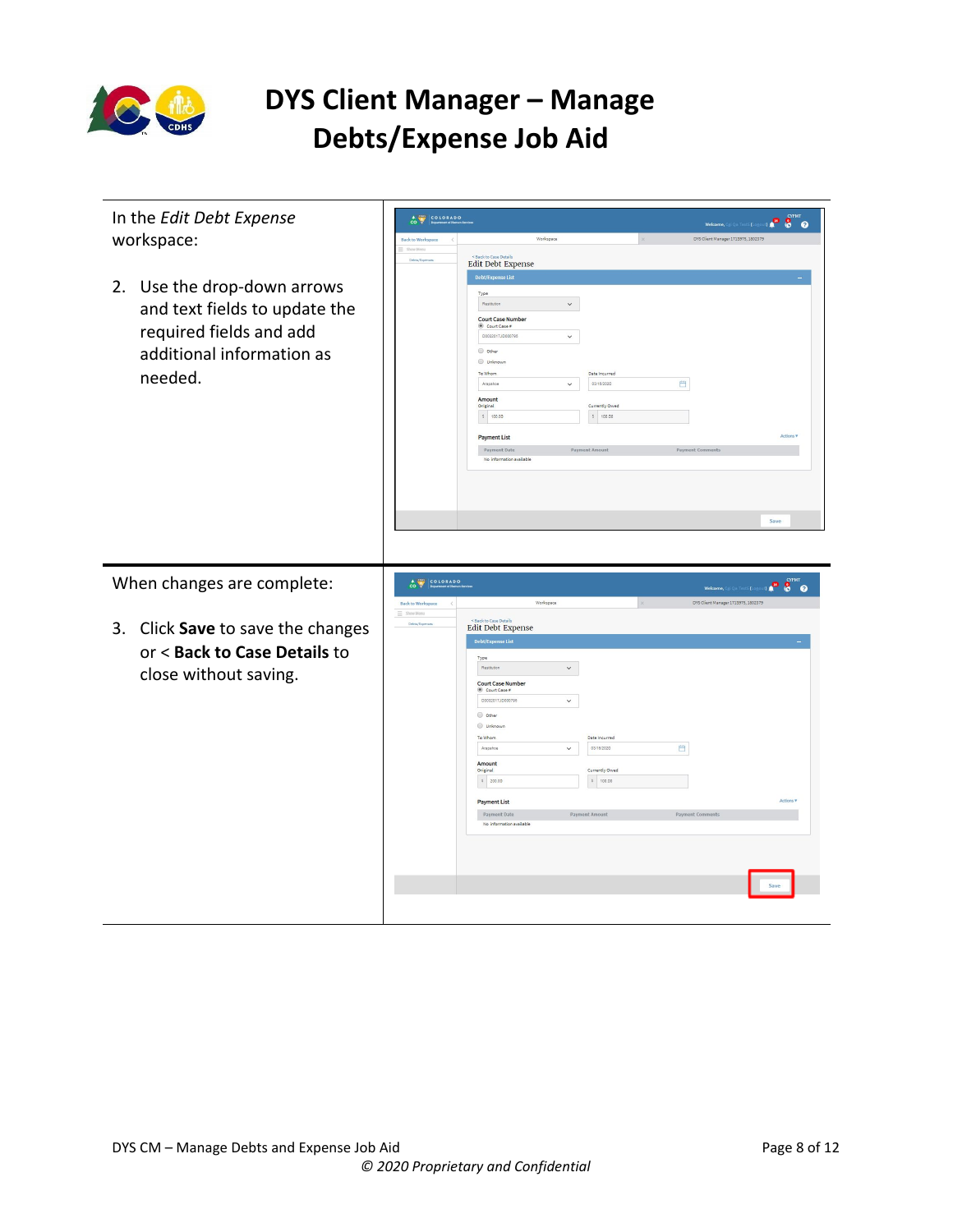

This saves the changes and returns you to the top of the Client Manager.

4. Click **Debts/Expense** section to return to the section to see the edited debt/expense.

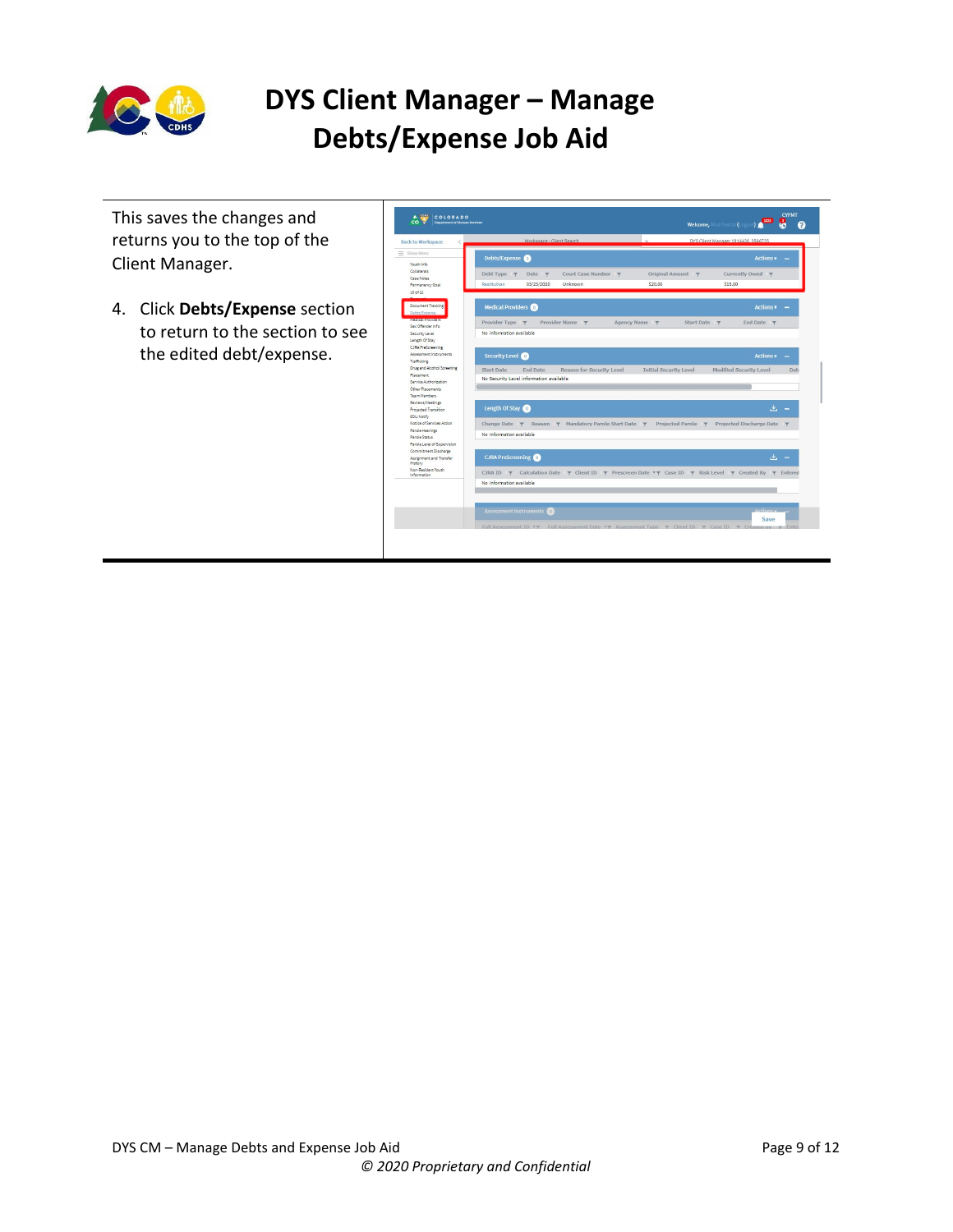

#### <span id="page-9-0"></span>**Add a Payment**

- An existing Debt/Expense can have a payment added to the debt if there is an active DYS case for the Youth.
- Only the Client Manager assigned to the Youth can enter a payment as part of an edit.
- Delete is not available for this function.

| Steps/Output                       | Screenshot                                                |                             |                          |                                      |                               |                         |                                     |                                   |
|------------------------------------|-----------------------------------------------------------|-----------------------------|--------------------------|--------------------------------------|-------------------------------|-------------------------|-------------------------------------|-----------------------------------|
| In the Debt/Expense section:       | , W<br>COLORADO<br>co<br><b>Penampage of Manual Ser</b>   |                             |                          |                                      |                               |                         | Welcome, Cgi Qa Test5 (Lo           | <b>CYFMT</b><br>$\mathbf{C}$<br>8 |
|                                    | <b>Back to Workspace</b>                                  |                             | Workspace                |                                      |                               |                         | DYS Client Manager 1713975, 1802379 |                                   |
|                                    | $\equiv$ Show Menu                                        |                             |                          |                                      |                               |                         |                                     | Actions v –                       |
| 1. Click the debt type link in the | Youth Info<br>Colleterals                                 |                             | G                        |                                      |                               |                         |                                     |                                   |
|                                    | Case Notes                                                | Debt Type                   | Date T                   | Court Case Number T                  |                               | Original Amount T       |                                     | Currently Owed T                  |
|                                    | <b>Permanency Goal</b><br>15 of 22                        | Restitution<br>Restitution  | 03/16/2020<br>03/22/2018 | D0032017JD000795<br>D0032017JD000795 |                               | \$100.00<br>\$128.00    | \$100.00<br>\$128.00                |                                   |
| Debt Type column.                  | Removals<br><b>Document Tracking</b>                      | Restitution                 | 07/19/2016               | D0692016JD000420                     |                               | \$288.57                | \$288.57                            |                                   |
|                                    | <b>Debta/Expertise</b>                                    | Restitution                 | 07/19/2016               | D0692016JD000044                     |                               | \$6,578.00              | \$6,578.00                          |                                   |
|                                    | <b>Nedical Providers</b><br>Sax Offender Info             | Restitution                 | 07/19/2016               | D0692016JD000395                     |                               | \$63.13                 | \$63.13                             |                                   |
| This opens the Edit Debt Expense   | Security Level<br>Length Of Stay<br>CJRA PreScreening     | <b>Medical Providers</b>    |                          |                                      |                               |                         |                                     | Actions = -                       |
|                                    | Assessment Instruments<br>Trafficking                     | Provider Type T             |                          | Provider Name <b>T</b>               | Agency Name T                 | Start Date              |                                     | End Date T                        |
| workspace.                         | Drug and Alcohol Screening<br>Placement                   | Psychiatrist                | Libecme Tzzd             |                                      | Cuewme Ulzt                   | 8/26/2016               |                                     | 9/8/2016                          |
|                                    | Service Authorization<br>Other Placements<br>Team Members | Security Level <sup>6</sup> |                          |                                      |                               |                         |                                     | Actions v -                       |
|                                    | Reviews/Meetings                                          | Start Date                  | <b>End Date</b>          | Reason for Security Level            | <b>Initial Security Level</b> | Modified Security Level |                                     | Date of Commitment                |
|                                    | Projected Transition<br>EDU Notify                        | 3/29/2018                   |                          |                                      | Staff Supervised              |                         |                                     | 3/22/2018                         |
|                                    | Notice of Services Action<br>Perole Hearings              | 2/6/2017                    |                          |                                      | Community                     |                         |                                     | 12/20/2016                        |
|                                    | Parole Status                                             | 8/3/2016                    |                          |                                      | Staff Supervised              |                         |                                     | 7/19/2016                         |
|                                    | Parole Level of Supervision<br>Commitment Discharge       |                             |                          |                                      |                               |                         |                                     |                                   |
|                                    | Assignment and Transfer<br>History<br>Non-Resident Youth  | Length Of Stay              |                          |                                      |                               |                         |                                     | 土一                                |
|                                    | Information                                               | Change Date T               | Reason <sub>T</sub>      | Mandatory Parole Start Date T        |                               | Projected Parole T      |                                     | Projected Discharge Date T        |
|                                    |                                                           | 2/17/2019                   | Escape                   | 9/5/2020                             |                               | 3/22/2018               | 3/5/2021                            |                                   |
|                                    |                                                           | 3/22/2018                   | Recommitment             | 3/22/2020                            |                               | 3/22/2019               | 9/22/2020                           |                                   |
|                                    |                                                           | 10/4/2017<br>12/20/2016     | Escape<br>Recommitment   | 11/25/2018<br>11/5/2018              |                               | 11/5/2016<br>11/5/2016  | 5/25/2019<br>5/5/2019               |                                   |
|                                    |                                                           | 9/16/2016                   | Escape                   | 7/2/2018                             |                               | 6/24/2016               | 1/2/2019                            |                                   |
|                                    |                                                           | <b>CJRA PreScreening</b>    |                          |                                      |                               |                         |                                     | Save                              |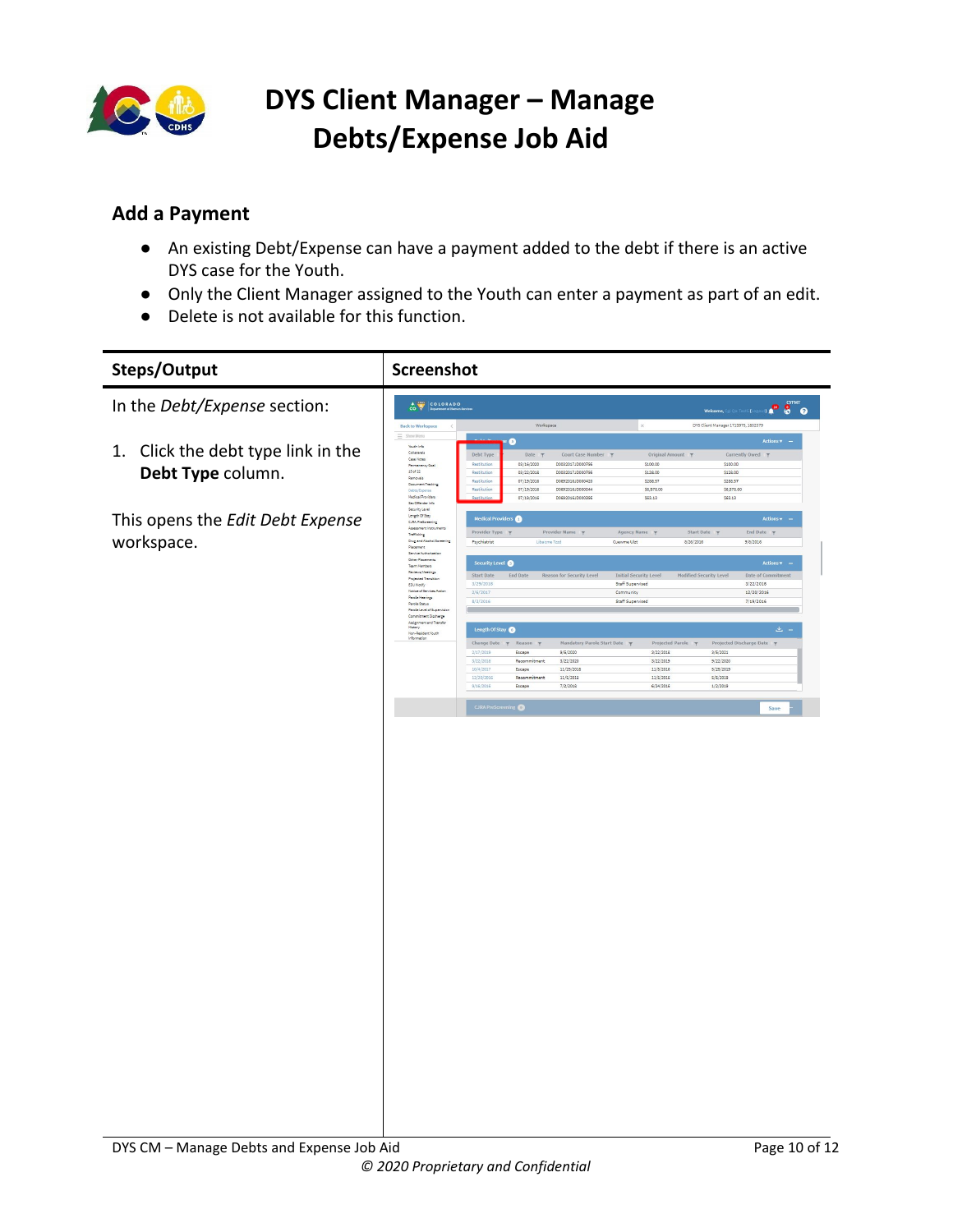

| If the Youth has made a payment                                                                                                                                                                        | $\begin{array}{c c c c c} \hline \textbf{A} & \textbf{0} & \textbf{0} & \textbf{0} \\ \hline \textbf{C} & \textbf{0} & \textbf{0} & \textbf{0} \\ \hline \textbf{0} & \textbf{0} & \textbf{0} & \textbf{0} \\ \hline \end{array}$                                                                              | <b>CYFMT</b><br>Welcome, Mod Test14 (Logout)<br>ö.<br>$\bullet$                                                                                                            |
|--------------------------------------------------------------------------------------------------------------------------------------------------------------------------------------------------------|----------------------------------------------------------------------------------------------------------------------------------------------------------------------------------------------------------------------------------------------------------------------------------------------------------------|----------------------------------------------------------------------------------------------------------------------------------------------------------------------------|
| on their debt:                                                                                                                                                                                         | Workspace<br><b>Back to Workspace</b>                                                                                                                                                                                                                                                                          | DYS Client Manager 1914426, 3566725                                                                                                                                        |
|                                                                                                                                                                                                        | $\equiv$ Show Menu<br>< Back to Case Details<br>Debts/Expenses<br>Edit Debt Expense                                                                                                                                                                                                                            |                                                                                                                                                                            |
| <b>Click Actions.</b><br>2.<br>Select Add Payment.<br>3.                                                                                                                                               | Debt/Expense List<br>Type<br>Restitution<br>$\check{~}$<br><b>Court Case Number</b><br>Court Case #<br>to Other<br>Unknown<br>Unknown<br>To Whom<br>Administrative Review Division<br>$\checkmark$<br>Amount<br>Original<br>$S$ 20.00<br><b>Payment List</b><br>Payment Date<br>No Information available       | Date Incurred<br>$\frac{1}{2}$<br>03/23/2020<br>Currently Owed<br>$5 \ 20.00$<br>Actions<br><b>Add Payment</b><br><b>Payment Amount</b><br><b>Payment Comments</b><br>Save |
| The Add Payment pop-up module<br>displays.                                                                                                                                                             | $\begin{array}{c c c c c} \hline \textbf{A} & \textbf{W} & \textbf{COLORADO} \\ \hline \textbf{CO} & \textbf{W} & \textbf{NOMADO} \end{array}$<br><b>Add Payment</b><br><b>Back to Workspace</b><br>Payment Date<br>Rank to Case De<br>曲<br>3/23/2020<br><b>Edit Debt E</b>                                    | <b>CYFMT</b><br>$\theta$<br>$\bullet$ $\bullet$<br>$\pm 1$ (i.<br>X <sup>n</sup><br>S Client Manager 1914426, 3566725<br>Payment Amount<br>$5 - 10.00$                     |
| Enter Payment Date and<br>4.<br>Payment Amount on the<br>screen and <b>Comments</b> as<br>necessary to add the<br>payment.<br>5. Click Add to add the payment<br>or Cancel to close without<br>saving. | Debt/Expens<br>Comments<br>test documentation<br>Type<br>Restitution<br><b>Court Case</b><br>Court Cas<br>Cancel<br><b>O</b> Other<br>Unknown<br><b>Unknown</b><br>To Whom<br>Administrative Re<br>Amount<br>Original<br>$S = 20.00$<br><b>Payment List</b><br><b>Payment Date</b><br>No information available | Add<br><b>Date Incurred</b><br>白<br>03/23/2020<br><b>Currently Owed</b><br>5 20.00<br><b>Action</b><br><b>Payment Amor</b><br>Save                                         |
|                                                                                                                                                                                                        |                                                                                                                                                                                                                                                                                                                |                                                                                                                                                                            |